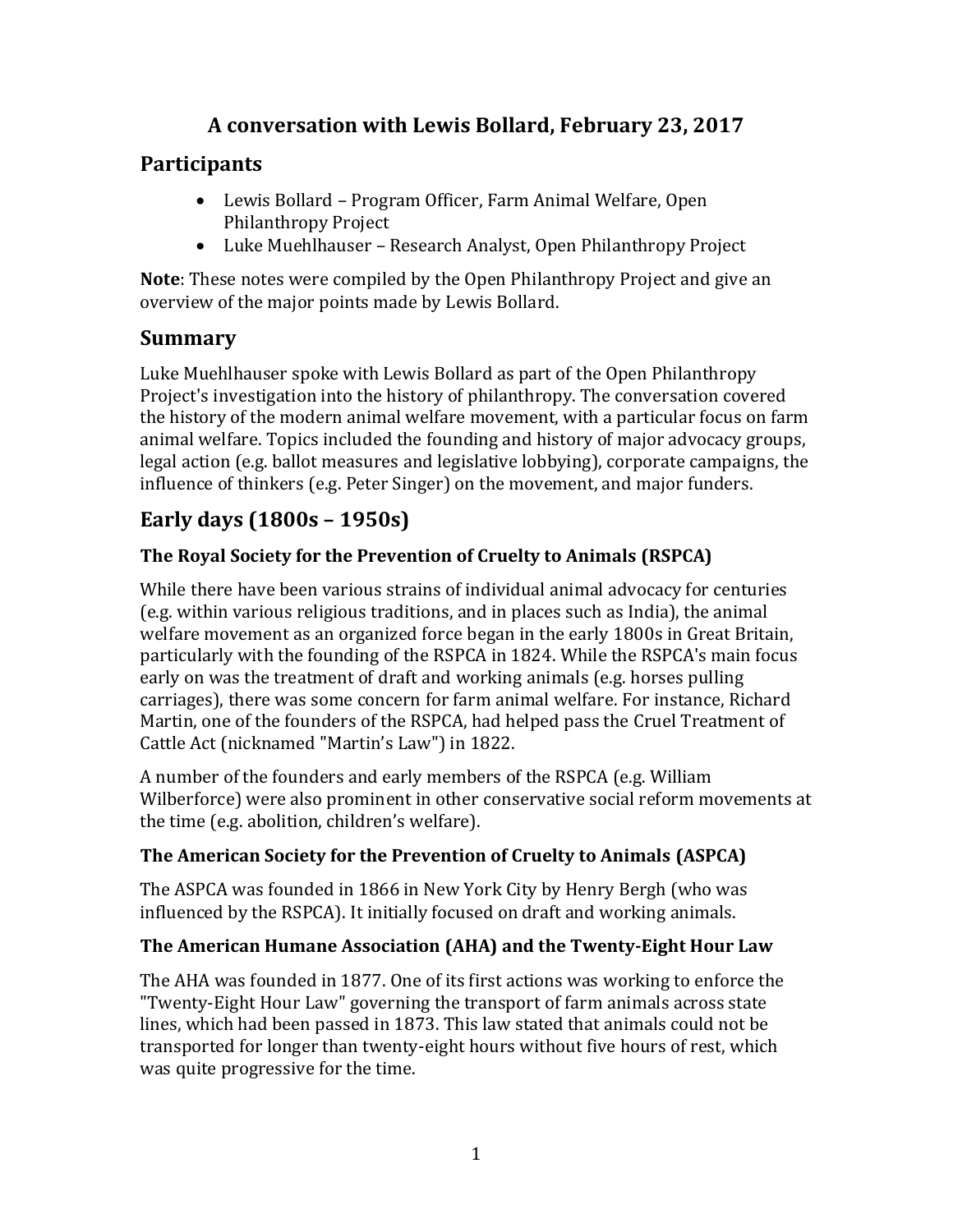Enforcement of the Twenty-Eight Hour Law was strong for a few decades and then declined. A set of provisions in the early 1900s weakened the law, and enforcement essentially stopped. A version of the law is still in place and remains among the strongest federal laws on farm animal welfare, but enforcement is still low (Lewis is not aware of any enforcement actions in the last several years, and he is aware of violations).

The Twenty-Eight Hour Law applies to all animals in "common carriers," "vessels transporting animals," or "vehicles." The US Department of Agriculture (USDA) only expanded its interpretation of this to include trucks (which account for about 95% of farm animal transport) in 2007.

### **The Humane Methods of Slaughter Act**

Throughout the 1800s and early 1900s, slaughter practices were very inhumane. While states had some humane slaughter regulations, the first federal regulations came under the Humane Methods of Slaughter Act, passed in 1958. The Humane Society of the United States (HSUS), which had split off from the AHA in 1954, heavily advocated for the bill. At first the Humane Methods of Slaughter Act only applied to the slaughter of animals being sold to the federal government; in 1978, it was amended to apply to all federally inspected slaughterhouses (i.e. any slaughterhouse intending to sell across state lines, which is the majority). Lewis is not aware of other major actions on farm animal welfare by the animal welfare movement in the 1950s.

### **Early focus on areas other than farm animals**

The animal movement in the US and UK between the 1870s and 1950s mainly focused on issues other than farm animal welfare. These included animal testing and companion animal welfare, including setting up networks of animal shelters and humane societies and ensuring they treated animals well (i.e. either adopted them out or euthanized them humanely).

This focus on other areas was in part because farming systems posed less significant concerns at the time. Factory farming as a system began to develop in the 1920s, and only grew significantly much later. The earliest chicken factory farming and cage systems for hens appeared in the 1920s and expanded after World War II, when there was a need for high chicken production. Factory farming of pigs, in the sense of continuous, intense confinement, began in the 1970s and 80s.

# **Growth in the 1960s through 80s**

### *Animal Machines* **and the Brambell Report**

In 1964, Ruth Harrison published *Animal Machines*, an exposé on British factory farming which created public outrage over factory farming practices. The British government convened a commission led by Professor Roger Brambell (a professor of Zoology at Bangor University). The commission produced the "Brambell Report," which determined that factory farming systems had serious animal welfare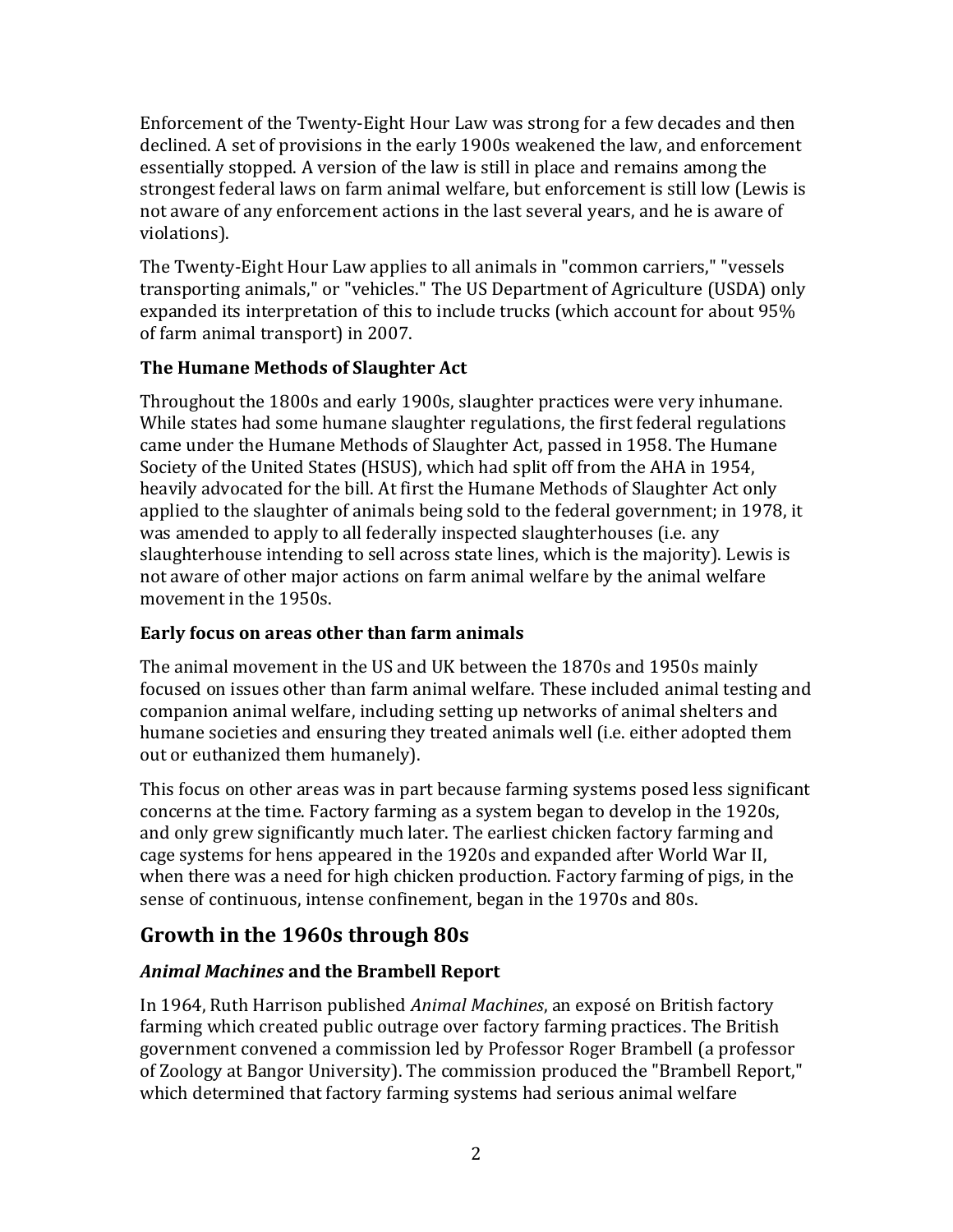problems and recommended regulations, including proposing the "Five Freedoms of Animal Welfare," which remain influential.

### **Peter Singer and** *Animal Liberation*

Philosopher Peter Singer read *Animal Machines*, and wrote a review of *Animals, Men and Morals* (a collection of essays on animal welfare which included work by Harrison and others) in the New York Review of Books in 1973. He expanded on the ideas in that review in his book *Animal Liberation* in 1975; the modern animal welfare movement can in some ways be traced to this book.

*Animal Liberation* focuses mainly on factory farming and animal testing; in general, animal testing received more attention from activists and the public in the 1970s and 80s (even though it affects fewer animals). This may in part have been driven by a general anti-establishment sentiment, since a lot of animal testing was funded by government agencies (e.g. the Department of Defense). Animal testing was also associated with emotionally vivid images (e.g. monkeys being restrained).

### **Henry Spira**

Henry Spira, an activist in New York who encountered Peter Singer's ideas, founded Animal Rights International (ARI) in 1974. ARI focused on animal testing, running campaigns against, e.g., the American Museum of Natural History (which was experimenting on cats) in 1976 and Revlon (for cosmetic testing on animals) in 1980. Spira did grassroots organizing and provided support for more radical animal rights activism than had happened previously. A helpful resource on Spira's work is Singer's biography of Spira, *Ethics Into Action*.

### **People for the Ethical Treatment of Animals (PETA)**

PETA was founded in 1980. Early on, it focused primarily on animal testing (though it also promoted veganism to some extent). PETA first received significant public attention in 1981 for its investigation into mistreatment of monkeys at a laboratory in Silver Spring, Maryland.

# **1990s**

In the early 1990s, Henry Spira decided to shift his focus to factory farming in order to impact more animals. His earliest campaigns focused on cattle branding and slaughter practices. PETA also began focusing on the treatment of animals in slaughterhouses and of layer hens in factory farms. In particular, Spira and PETA led a campaign against McDonald's, which resulted in the first major commitments brought about by corporate campaigns (see below). Not many other groups were focused on factory farming at this time.

(A number of people who led PETA's factory farm work at the time are now in other positions in the movement – e.g. Bruce Friedrich, formerly at PETA, is now Executive Director of the Good Food Institute, which promotes plant-based and cultured alternatives to animal products.)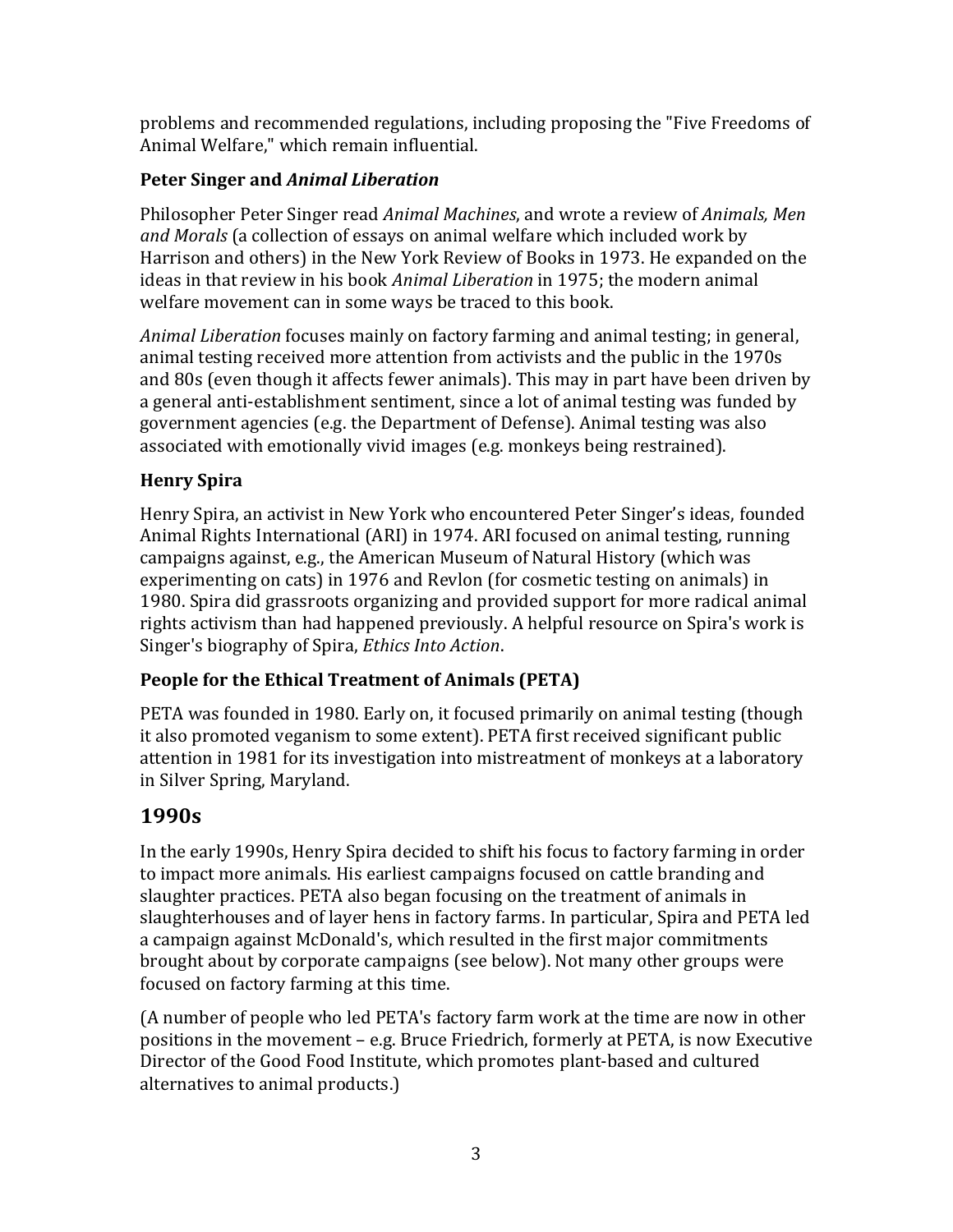#### **Fast food industry reforms**

#### *Slaughterhouse reforms*

In the late 1990s, in part in response to campaigning by PETA, several fast food companies — including McDonald's and Burger King — decided to address slaughter practices, guided by a survey of slaughterhouses conducted in 1996 by Temple Grandin for the USDA. Grandin recommended design changes for slaughterhouses and stricter inspection stipulations; e.g., finding more than 1% of cattle to be conscious when hoisted up for slaughter ("sensible on the rail") would be grounds for automatic failure, and companies (e.g. McDonald's) would stop buying from that farm. This resulted in a very rapid shift (within roughly a year) from a high proportion of animals being incorrectly stunned and slaughtered to general compliance with the 1% regulation. These reforms affected cattle and pig slaughterhouses (especially cattle slaughterhouses, which were providing beef to McDonald's, Burger King, etc.). Lewis views this as the first major change brought about by modern animal rights campaigning.

#### *Improvements for egg-laying hens*

In 2000, in part due to corporate campaigning, McDonald's, Burger King, and other fast food companies began requiring egg suppliers to provide a minimum cage size of 67 to 72 square inches per hen (up from 48 square inches per hen). While this is not a major improvement, it does allow hens to move and turn around to some extent (though probably not flap their wings).

These companies also called for an end to forced starvation molting for egg-laying hens. Formerly, producers would force-molt hens at the end of every egg-laying cycle (roughly, each year) by withholding feed for two weeks, which signals hens to restart the laying cycle and lay more eggs. Forced molting is now accomplished by giving birds feed that feels filling but is less nutritious.

#### **HSUS**

In the 1980s, HSUS focused almost exclusively on non-farm animal issues. HSUS did speak out against veal production (though it didn't achieve reforms in this area until much later). Activists in general vocally opposed veal crates and foie gras early on.

By the 1990s, HSUS had a sustainable agriculture department, but it took a very moderate approach. Lewis believes HSUS had fewer than three staff working on farm animal welfare. It did not run corporate campaigns.

#### **Other grassroots groups**

A number of other grassroots groups appeared in the 1980s and 90s, including:

• Farm Sanctuary, founded in 1986, which ran a sanctuary for rescued farm animals and did public education work. It was involved in ballot measure efforts in the early 2000s (see below), though it is less involved in the legislative side today.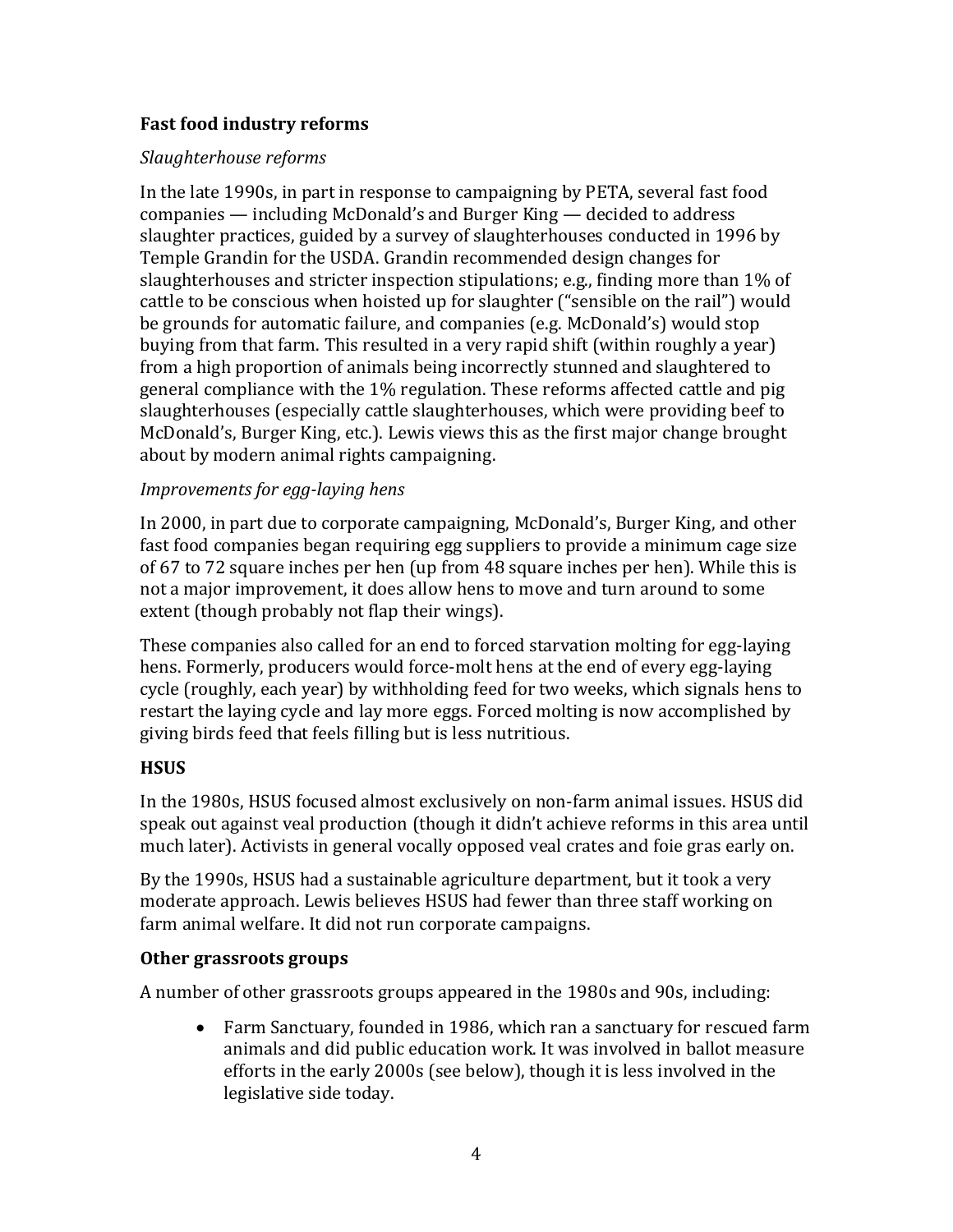- Vegan Outreach, founded in 1993, did leafleting (Lewis estimates it has now distributed tens of millions of leaflets).
- Compassion Over Killing (COK), founded in 1995 by Paul Shapiro while he was in high school. Activists such as Josh Balk joined COK and began doing "open rescues" on factory farms.
- Mercy For Animals (MFA), founded in Illinois in 1999 by Nathan Runkle. MFA focused on undercover investigations of factory farms for its first 10 years or so and received media attention for these. MFA is now the largest US group focused specifically on farm animal welfare.

COK and MFA focused exclusively on factory farming, whereas groups formed earlier had typically had other main focuses.

# **The 2000s and ballot measures**

In the early 2000s, HSUS launched a ballot measure campaign focused on factory farming. At the time, Wayne Pacelle was leading HSUS's legislative team. Pacelle became president of HSUS in 2004 and further increased the organization's work on factory farming, including bringing in Paul Shapiro and Josh Balk in 2005 to lead HSUS's farm animal protection work. (The HSUS had previously proposed ballot measures on other issues, e.g. wildlife and companion animals, during the 1980s and 90s.)

Ballot measures are particularly useful because they allow a single issue to be put directly to a popular vote. Passing animal welfare laws in a state legislature is typically much more difficult because of resistance from agricultural lobbies.

### **Florida and Arizona ballot measures**

In 2002, a Florida ballot measure banning gestation crates narrowly passed. In 2006, an Arizona ballot measure banned gestation crates and veal crates. While these measures did not directly affect many animals (in Florida, roughly 1,000 pigs were affected, and in Arizona, none were affected), they were valuable for setting precedent and building momentum.

After the Arizona ballot measure passed, the American Veal Association announced that it would phase out veal crates across the industry by 2017. (Veal consumption had already decreased significantly at the time.) Lewis impression is that this timeline was followed (i.e. the final veal crates are being phased out this year). The veal industry consists of fewer than a million calves a year from two main producers, Strauss Veal and Marcho Farms, which primarily supply upscale restaurants (e.g. Wolfgang's Steakhouse). Because these restaurants have made humane treatment a key part of their marketing, Lewis thinks producers are very likely complying with the veal crate ban.

### **California Proposition 2**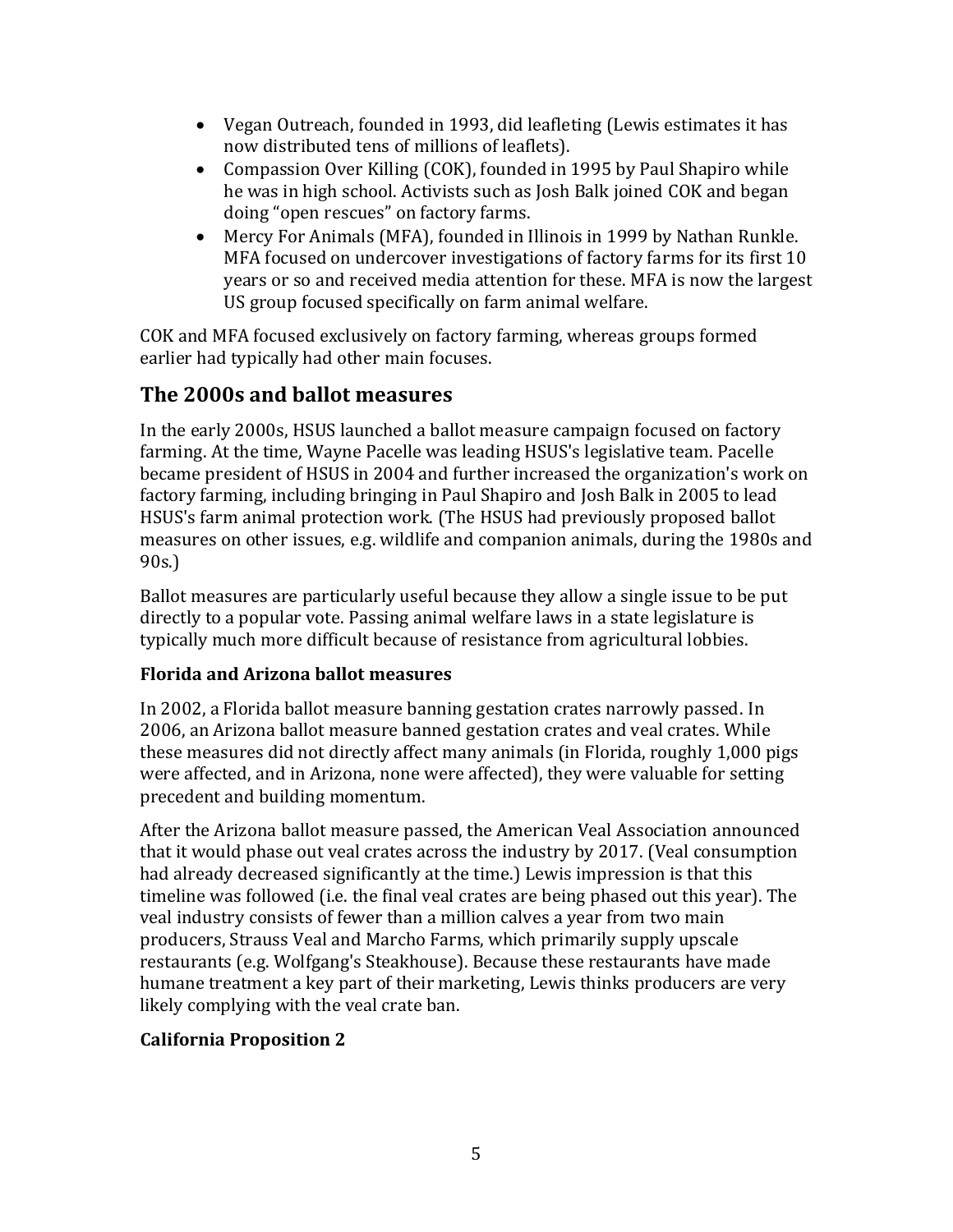The passage of California Proposition 2 in 2008 was a major event in modern farm animal rights history and helped start a broader national discussion around the issue.

Prop 2 was a ballot measure banning gestation crates and veal crates (though there weren't any of these in California at the time) and also designed to ban battery cages (though it did not fully succeed because California regulators interpreted it to allow for merely larger cages). At the time, there were 20 million hens in battery cages in California. HSUS campaigned heavily for Prop 2, with support from Farm Sanctuary, MFA, and other groups. Animal advocates spent roughly \$10 million total campaigning for Prop 2, and the egg industry spent a similar amount opposing it. The measure ultimately passed with roughly 67% of the vote.

#### *Hallmark/Westland undercover investigation*

Publicity around a 2008 undercover investigation by HSUS may have contributed to the success of Prop 2.

The investigation targeted a Hallmark/Westland Meat Packing Company slaughterhouse in Chino, California for "spent" dairy cows. Slaughterhouses for spent cows tend to be especially inhumane because the cows have been raised much longer than beef cows and often have physical problems; for instance, many are "downer" cows (i.e. unable to stand on their own). Downer cows at the plant were being processed into the meat supply; this was legal at the time, but concerns had been raised about the practice because being "downer" can be a symptom of mad cow disease. Cows at the plant were also being treated very inhumanely (e.g. dragged with chains, picked up with forklifts, hosed in the eyes to make them move, etc.).

HSUS's investigation of Hallmark/Westland got much more attention than previous undercover investigations: for instance, it received prominent news coverage, Barack Obama made a statement about it, and the US Secretary of Agriculture testified about it before Congress. (Lewis estimates there had been 40 or 50 undercover investigations of factory farms prior to this, which received varying degrees of media attention.)

The USDA ruled that Hallmark/Westland had violated its regulations. The slaughter plant was closed, and Hallmark/Westland recalled over 143 million pounds of beef, the largest meat recall in US history. Some of this meat had gone into school lunch programs. Hallmark/Westland faced many lawsuits and ultimately went out of business.

After this investigation, serious enforcement actions by the USDA increased from around five per year to around 100. USDA inspection reports also began to treat violations more seriously (for instance, finding a cow "sensible on the rail" might warrant shutting down the slaughterhouse for a day, where before it would not have been treated as important). In Lewis's view, humane slaughter of mammals has generally improved significantly over the last eight or nine years. (This only applies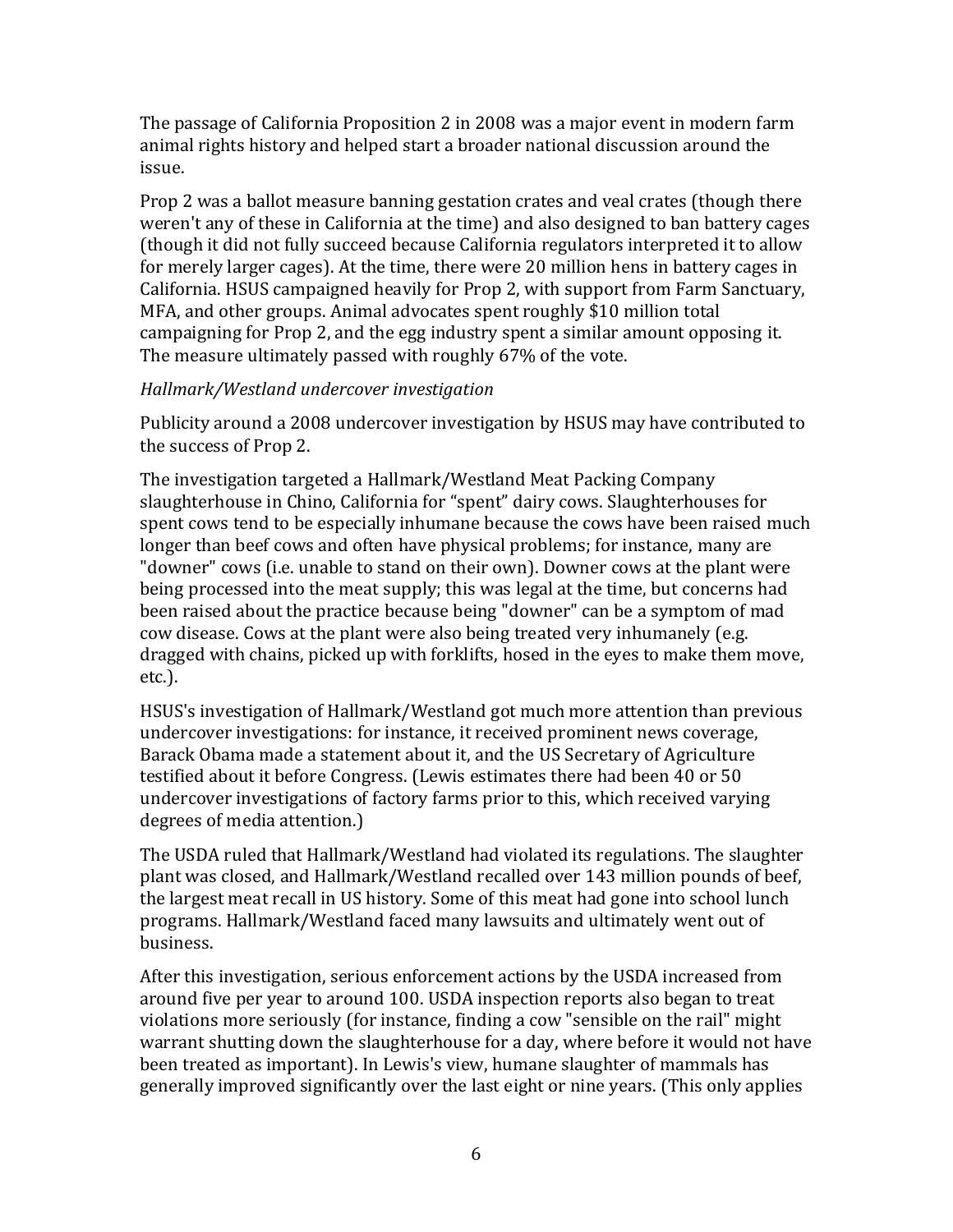to mammals, since birds and fish aren't covered by USDA regulations or the Humane Methods of Slaughter Act).

#### **Proposed ballot measures in Michigan and Colorado**

After Prop 2 passed in California, HSUS announced its intention to introduce a similar ballot measure in Michigan. To avoid the full potential impact of a ballot measure, Michigan agricultural producers instead successfully lobbied the state legislature for a law banning battery cages and gestation crates, which included more lenient timelines and other regulations than a ballot measure would likely have allowed. HSUS also announced a ballot measure in Colorado, focused on the pork industry, which similarly drove pork producers to lobby for a legislative ban on gestation crates.

Lewis thinks the most important factor in these industries' decision to support legislative reforms rather than face potential ballot measures was wanting to avoid spending millions of dollars on an unsuccessful counter-campaign instead of simply pushing for a law with better terms than a ballot measure would have included. The industry was probably not especially concerned with the effect that HSUS's campaigning around a ballot measure would have had on public perception of the industry (individual consumer demand for e.g. cage-free eggs is not very significant).

### **Ohio ballot measure and compromise**

HSUS announced plans for a similar ballot measure in Ohio, which was the third largest egg-producing state in the US (with about 30 million hens) and also had a large pork industry. However, unlike Michigan and Colorado, Ohio's agriculture industry didn't choose to support a more lenient legislative ban to avoid a ballot measure, so HSUS began campaigning for its ballot measure in 2010. It was not clear whether the measure was likely to pass. The agriculture industry and HSUS eventually reached a compromise that included a ban on gestation crates and veal crates but only put a moratorium on building new battery cage facilities (i.e. did not impact existing facilities).

### **Washington and Oregon ballot measures and proposal of a federal bill**

In 2012, HSUS began battery cage ballot measure campaigns in Washington and Oregon, which are both fairly large egg-producing states (around 10 million hens each) and fairly liberal.

At first, the egg industry encouraged local humane groups to advocate for less significant reforms to try to preempt HSUS's ballot measures. Later in the campaign, HSUS and United Egg Producers (which accounts for around 90% of US egg production) made a "grand bargain," agreeing to jointly lobby for a federal bill requiring the use of "enriched" cages (enriched cages are cheaper for producers than going cage-free, but provide hens with about twice as much space as battery cages as well as nesting boxes and perches). The proposed federal bill also included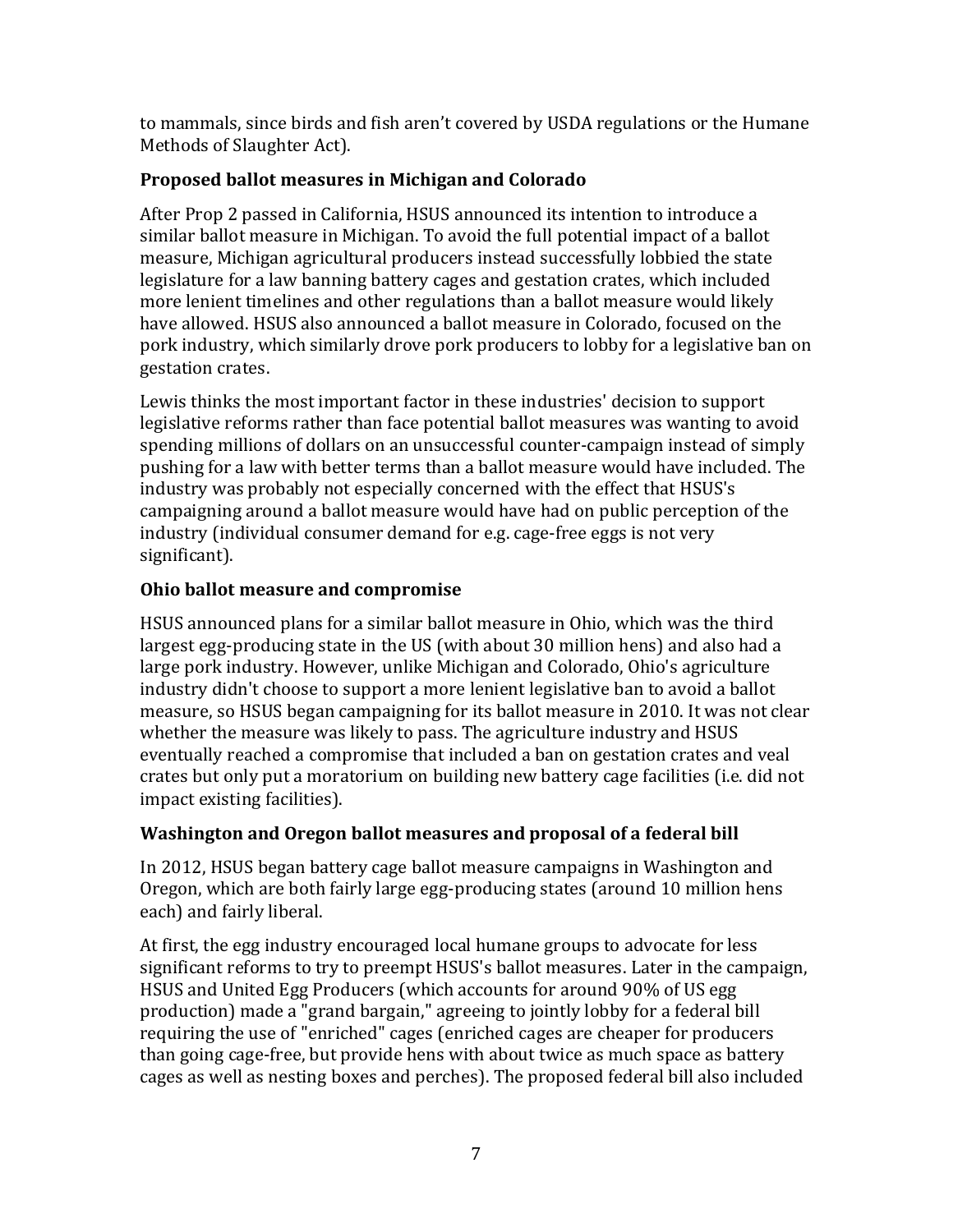some labeling provisions. In return, HSUS agreed not to push for ballot measures, cage-free laws, etc. at the state level.

This bill went to Congress in 2012. However, other animal agriculture groups, especially the pork and beef industries, were concerned about the potential precedent set by a federal animal welfare law and lobbied heavily against the bill, which ultimately did not pass.

The federal bill process took several years, during which time HSUS's corporate campaign division shifted focus to gestation crates.

#### **Corporate gestation crate pledges**

### *Smithfield Foods*

In 2007, Smithfield Foods, the largest pork producer in the US, pledged to phase out gestation crates, likely in response to the passage of the Arizona ballot measure and the (then upcoming) California ballot measure, as well as some corporate advocacy around gestation crates. It set a timeline of 10 years for phase-out on companyowned farms and 20 years for contract farms (which were the majority). In 2009, Smithfield announced that it would not be able to keep to this timeline (due to impacts of the Great Recession), but it recommitted in 2011 under pressure from HSUS and other groups.

There were a few other gestation crate pledges between 2009 and 2011.

### *McDonald's*

In 2012, McDonald's pledged to phase-out its use of gestation crates. This was spurred by investor Carl Icahn, who told the CEO of McDonald's that he would buy enough shares to get on the McDonald's board and make changes unless McDonald's pledged to stop using gestation crates. This was a major catalyst for other pledges in the fast food sector and from other food companies.

#### *Concerns about the impact of gestation crate ballot measures and pledges*

Lewis thinks the expected impact of bans and corporate pledges around gestation crates is somewhat less than for battery cages, for a few reasons:

- 1. Gestation crate bans typically don't entail a total elimination of gestation crates. Producers are still using gestation crates at the start and end of pregnancy, and sows still spend most of their lives in complete confinement, either farrowing crates or gestation crates.
- 2. A smaller proportion of the food sector has pledged to stop using gestation crates (between 60 and 70 companies have made gestation crate pledges, while more than 200 have made battery cage pledges).
- 3. Lewis's impression is that the pork industry is generally more resistant to change than the egg industry. While the egg industry seemed to accept relatively easily that it would need to eventually go cage-free, the pork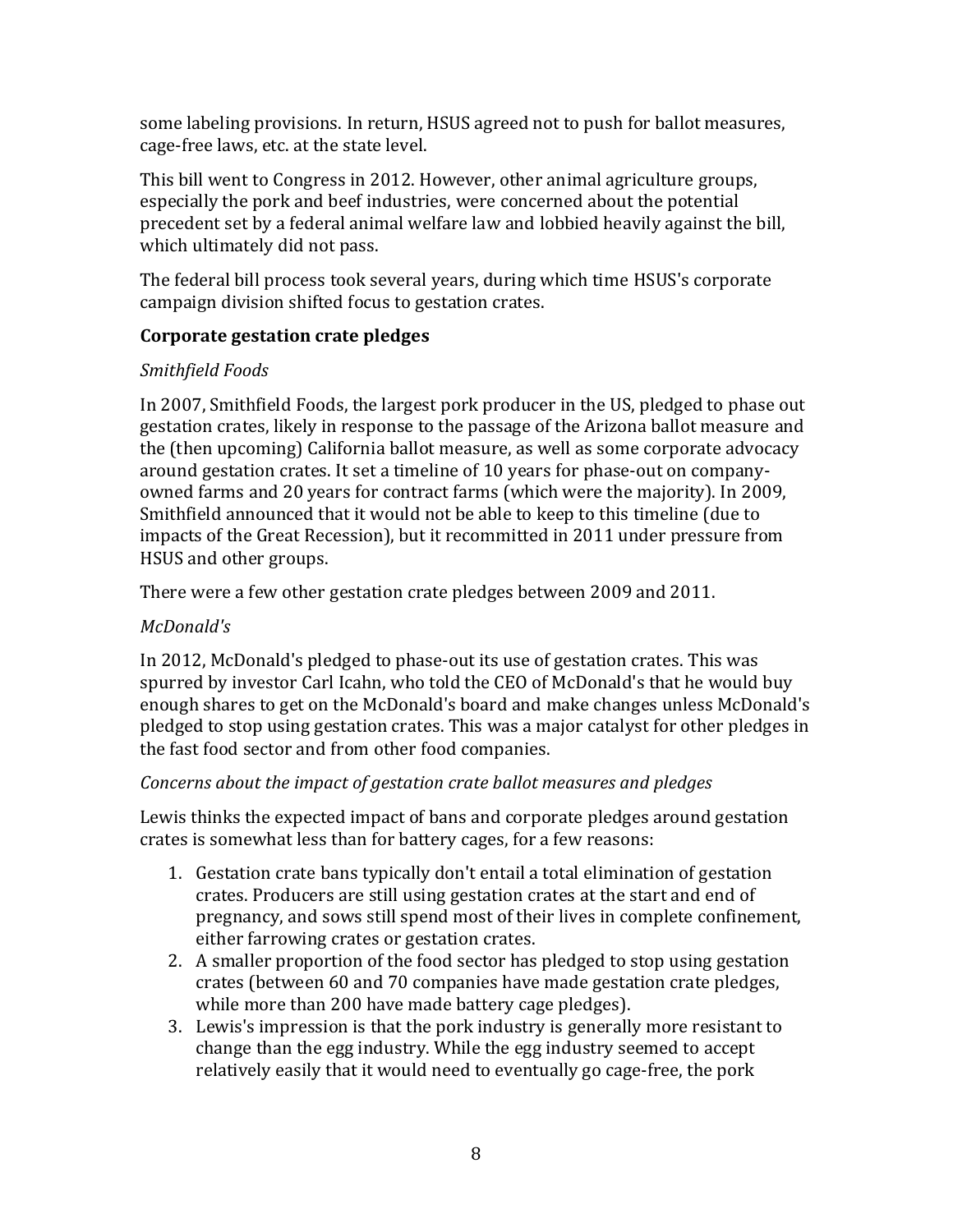industry appears to have not taken much action in response to pledges (possibly expecting companies not to follow through).

#### **Corporate cage-free campaigns**

The earliest corporate cage-free campaigning occurred at universities between roughly 2004 and 2009, with HSUS and other organizations helping student groups to organize campus campaigns against battery cages. Although any given college campus consumes relatively few eggs, these campaigns helped create momentum.

HSUS also got some large companies (e.g. Unilever, Burger King, etc.) to make battery cage pledges. Initially, these were pledges to reduce the proportion of battery cage eggs used by e.g. 5%, rather than to go 100% cage free; at the time, a very small proportion (roughly 3%) of egg production was cage-free, and companies could have plausibly claimed there was not enough cage-free supply to meet their needs. However, these pledges were also important for building momentum.

The current round of corporate cage-free campaigns began around 2014, after the federal bill on hen welfare discussed above failed to pass.

### **Other farm animal activism**

Other farm animal activism during the 2000s included:

- Farm Sanctuary's sanctuaries for farm animals, which influenced the creation of other sanctuaries, and its public education work.
- MFA's undercover investigations and online ad campaigns.
- PETA's undercover investigations and celebrity promotion of veganism.
- Various activities by smaller groups, e.g., COK, the Farm Animal Rights Movement, and the Humane Farming Association.

# **Europe**

The UK banned veal crates in 1987 and gestation crates in 1991 (with several years allowed for phase-out). Sweden banned gestation crates and battery crates (with a ten-year phase-out) in 1988, and other Scandinavian countries also banned gestation and veal crates around this time. Switzerland phased out battery cages by 1991.

Lewis's impression is that European animal welfare reforms have, in general, been driven more by the efforts of technocratic officials than by organized advocacy groups, with the exception of Compassion in World Farming (CIWF), which has contributed through organizing, lobbying, and petitioning. CIWF was founded by a UK dairy farmer in 1967 in order to lobby for better regulations on new factory farming systems, first in the UK and then at the EU level.

The European Commission had the European Food Safety Authority's Scientific Committee prepare a report on farm animal welfare, and it has used the analysis and recommendations in that report to guide its implementation of regulations, including: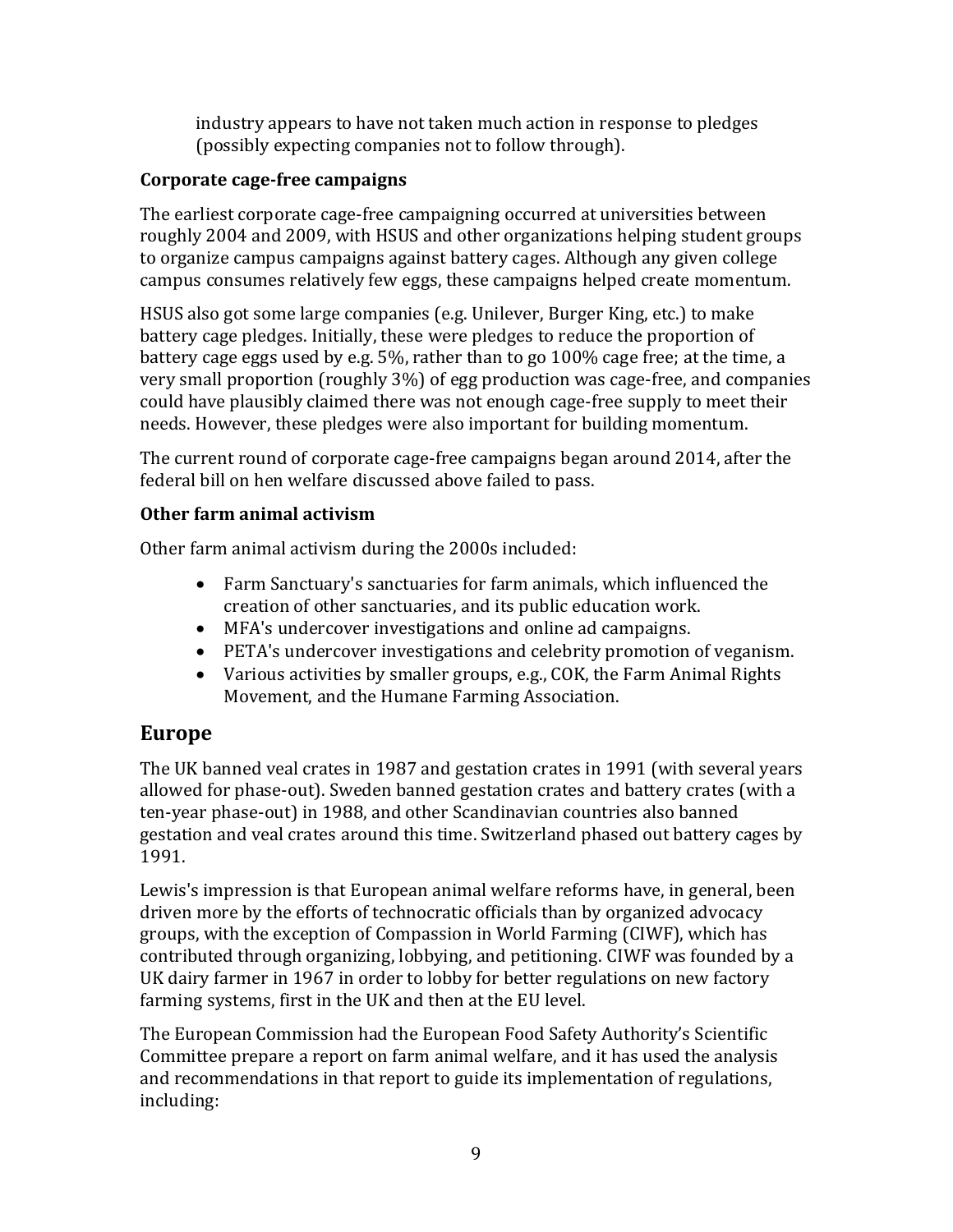- A partial EU-wide ban on gestation crates (which included a relatively long phase-out and came into full force in 2013).
- An EU-wide ban on veal crates (which came into full force around 2012).
- A ban on battery cages and a transition to enriched cages.

Europe has significantly stronger and more comprehensive farm animal welfare regulations than the US. Advocates in the US have had to focus on relatively narrow issues (veganism, battery and gestation crates, slaughter practices, etc.). In Europe, there is more comprehensive legislation encompassing less central issues (e.g. transportation of farmed fish, slaughter of rabbits).

# **International**

Outside of the US and Europe, there was relatively little organized animal welfare work until the last decade.

SPCA groups similar to the UK's RSPCA exist in many nations.

The Constitution of India includes animal rights provisions (though none specifically about farm animals). India has fairly strong animal welfare laws, but they are not well enforced. The Animal Welfare Board of India, a quasi-official entity, advises the Indian government and tends to be fairly progressive. There was not much organized animal advocacy in India until the last five to ten years, when the Humane Society International, PETA, and some other groups began working there.

In Latin America, some small grassroots groups have appeared in the last five to ten years.

To Lewis's knowledge, there is very little farm animal advocacy in China.

# **Important factors for movement building**

While Lewis isn't highly confident in his views on this, he thinks the most important factors in building the animal welfare movement have included:

- 1. Writing and advocacy by Peter Singer and other philosophers. *Animal Liberation* sold millions of copies, and Lewis has heard the modern animal welfare movement described as "the first social movement started by a philosopher." Early on in his position at the Open Philanthropy Project, Lewis asked roughly 40 current leaders in the animal welfare movement (e.g. Nathan Runkle, Paul Shapiro) what had originally influenced them to get involved, and over half mentioned *Animal Liberation*.
- 2. Publicity generated by undercover investigations, and to some extent, leafleting and other forms of outreach and activism. (After *Animal Liberation*, these types of activism were the next-most cited influences by the movement leaders Lewis spoke to.)
- 3. PETA, which played a particularly important role in getting publicity and mobilizing the movement early on.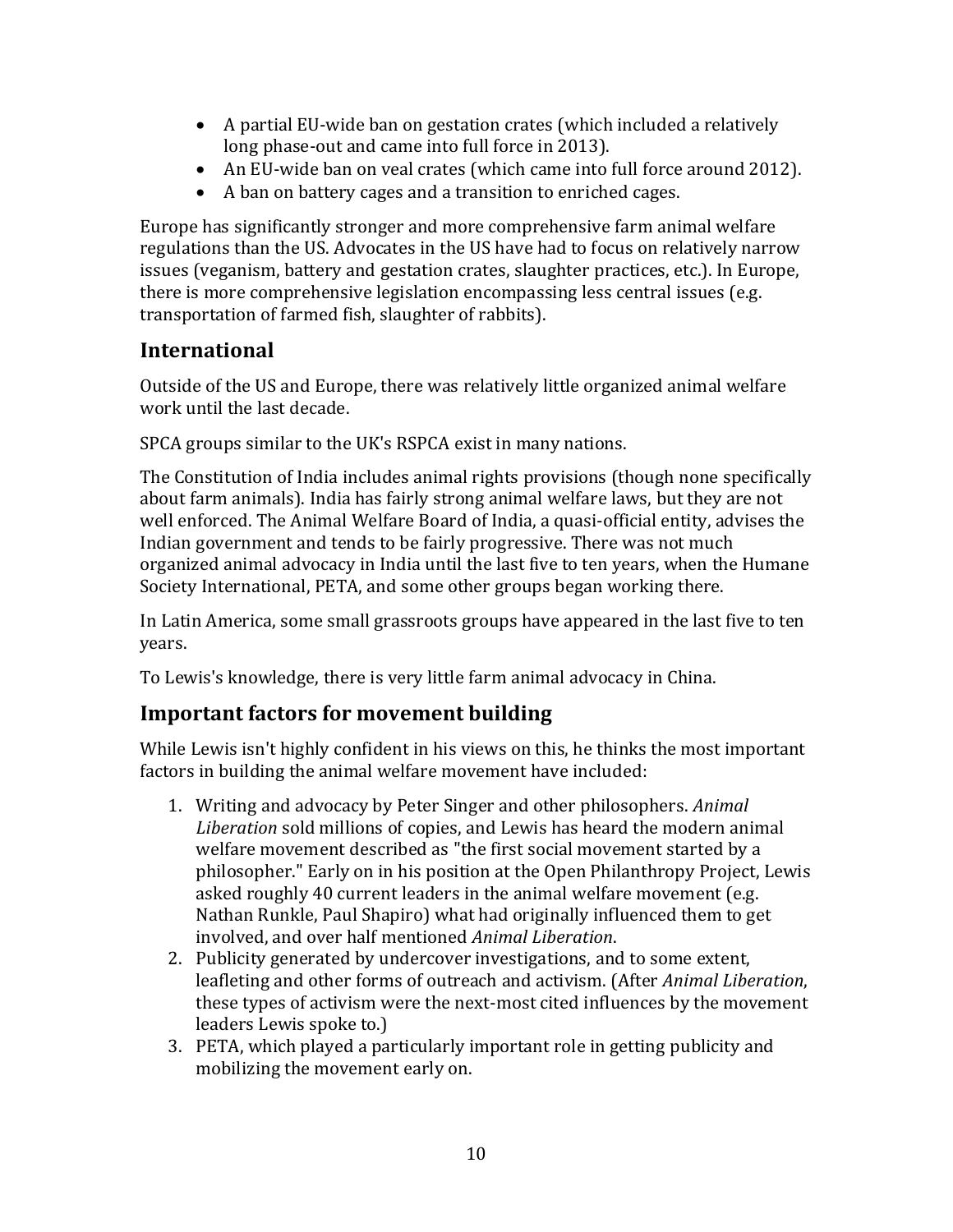4. Prop 2 in California, which seems to have served as more of a rallying point for the movement than other ballot measures. (Some of the movement leaders Lewis asked about their influences mentioned Prop 2.)

More recently, groups like MFA and COK have been important influences on the movement. Although MFA (for example) is only about 15 years old, many activists in the movement are in their 20s, so it is plausible that relatively young groups like MFA have played a role in influencing that generation.

# **Funders**

There was not much funding for farm animal welfare in the US until the 1970s and 80s. Most animal welfare organizations were member-based, and Lewis's sense is that, until fairly recently, both large groups and newer grassroots groups (e.g. COK, MFA) relied primarily on members and small donors for funding. HSUS still relies primarily on small donors.

### **Bob Barker**

In the 1990s, Bob Barker made gifts to about 100 top law schools in the US of about \$1 million to teach animal law every year, or \$500,000 to teach it every other year. Nearly every top law school now offers a course in animal law (Yale is a notable exception).

These endowments include portions to pay for an adjunct lecturer to teach the course, to fund student campus groups on animal law, and some general funds for the schools. While the adjunct lecturer portion is required, Lewis's impression is that how schools have used the rest of their endowments varies significantly: some have funded speaker series, student activities, etc. on animal law, while others seem to have used the funds for things only tangentially related to animal law.

Lewis sees this as clear strategic decision by a funder to build a field, and thinks Barker probably believed that, to achieve fundamental change, it was necessary to influence the future lawyers, politicians, etc. attending these law schools.

Barker was not particularly focused on farm animal welfare; his main issue was companion animals.

#### **Other major funders**

Brad Goldberg, a retired New York investment banker who is now a full-time philanthropist, started giving to animal welfare groups in the 1990s. He founded the Animal Welfare Trust in 2001, which gives a few million dollars a year to advocacy groups (e.g. it was an early funder of MFA) and to scholarships for law students to work on animal law. It is focused particularly on farm animal welfare and on field building.

An anonymous donor funds vegan advocacy and meat reduction. Lewis's impression is that this donor has funded MFA, the Humane League, PETA, and likely Vegan Outreach (to a lesser extent). In particular, this donor has provided significant